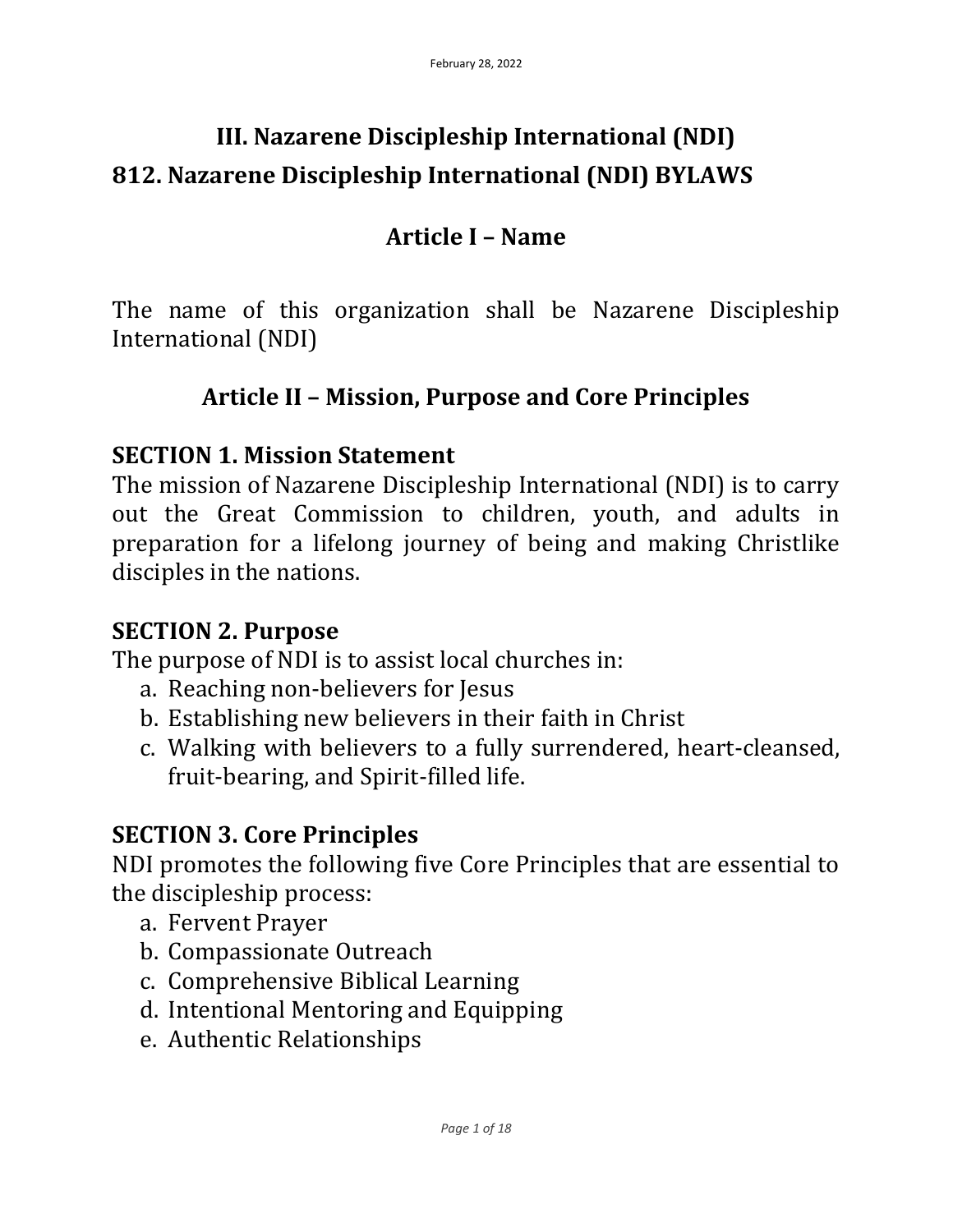These Core Principles, promoted and modelled on each region, field, district, and local church, will develop Christlike disciples of every age and in every culture.

### **1)Principle #1 of NDI: Fervent Prayer**

Prayer is an essential part of discipleship. In its purest form, prayer is communicating with and responding to God. Prayer was expressly modeled by Jesus who taught His disciples to pray. Jesus' disciples were then instructed to teach each following generation of disciples to pray. The Scriptures reveal that intentional and consistent prayer nurtures and develops our relationships with both God and others, enabling us to see and experience God's activities through His prevenient, saving and sanctifying grace.

Prayer is the bedrock upon which all other ministry efforts are built. As we pray, God inspires us to be actively engaged in the world. Through prayer, we participate in the Holy Spirit's transforming power, both for ourselves and for our neighbor.

Prayer guides us to spiritual success. By deepening our relationship with God through prayer, we experience the Holy Spirit's guidance and find greater measures of spiritual growth and direction. Through intentional, specific, and consistent prayer, the body of Christ becomes the eyes, hands, and feet of the Savior.

## **2)Principle #2 of NDI: Compassionate Outreach**

God's compassionate and redemptive love is foundational to discipleship and the appropriate motivation for Christian outreach. Compassionate outreach reveals God's love for humanity. God is continually reaching out to prepare people's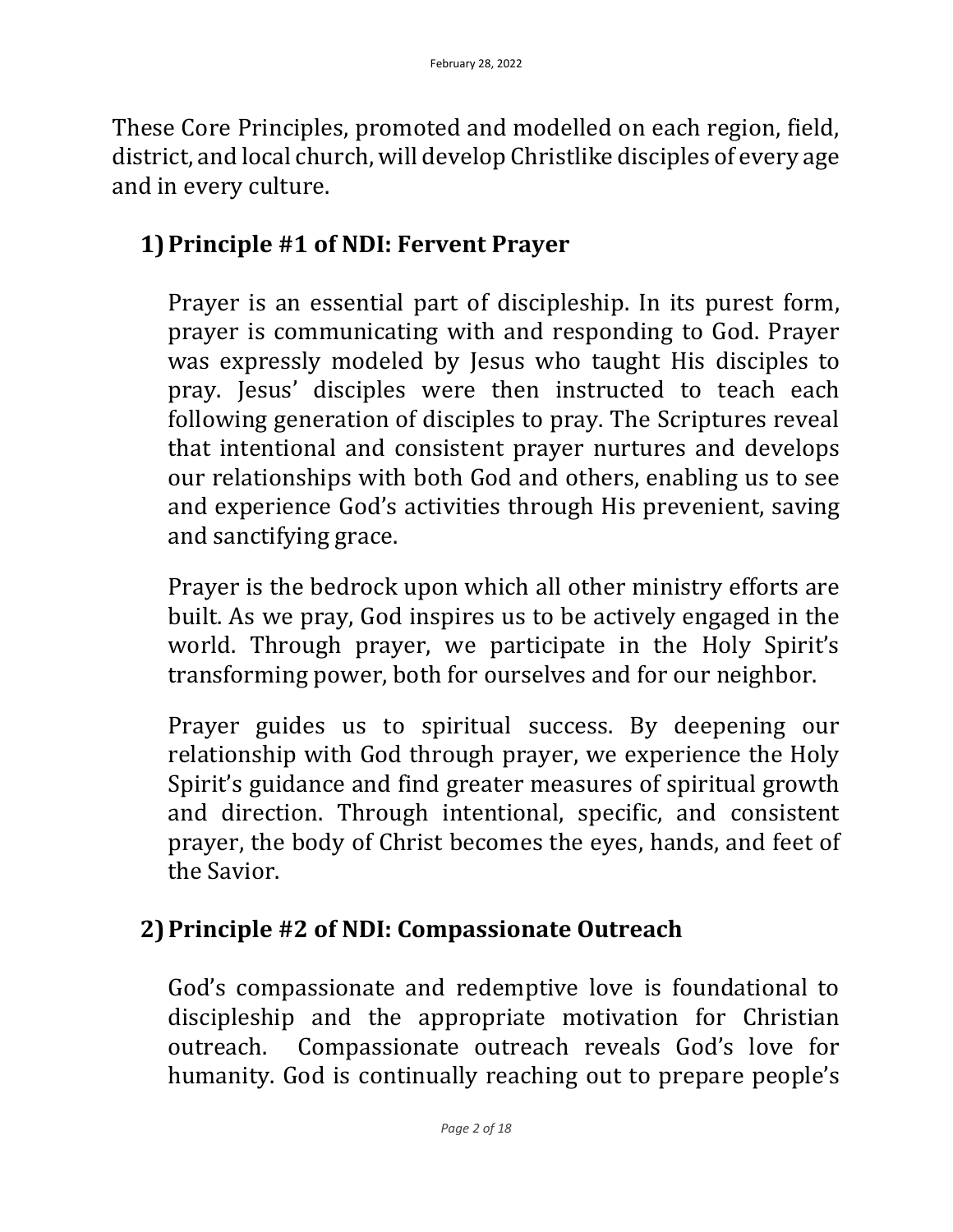hearts to receive salvation. It is a disciple's care for nonbelievers, both local and global, that places a face and hand to God's grace and love. Therefore, a disciple's authentic and loving relationship with non-believers is essential to communicating the beauty of God's grace and salvation.

Outreach is every disciple's calling. Every disciple, faithfully living and loving like Jesus, is to be engaged in nurturing genuine relationships with others. Through a disciple's prayerful and compassionate action, God is reaching out and preparing hearts to receive salvation. When disciples are in relationship with non-believers, they are obeying Jesus' command to go into all of creation to proclaim the Good News (Mark 16:15).

### **3)Principle #3 of NDI: Comprehensive Biblical Learning**

Jesus placed a high priority on teaching his disciples from the Scriptures. It was the knowledge of the Scriptures combined with his instructions that shaped their knowledge of God and the work of the Holy Spirit.

Learning the Scriptures, through individual and group study, helps disciples to become more like Christ. When we study the Word of God, which is active and living, we uncover who God is, how God loves, and how we are to love others. In doing this, we allow God to speak to us, mold us, and sanctify us.

Knowing God's Word is essential to Christlike discipleship. Being actively engaged in the systematic study and application of the Word of God is a catalyst for spiritual transformation and growth. As we grow and learn, we begin to fully understand and obey God's mission for his disciples to go and reach out to unbelievers with God's love. When we allow the Word of God to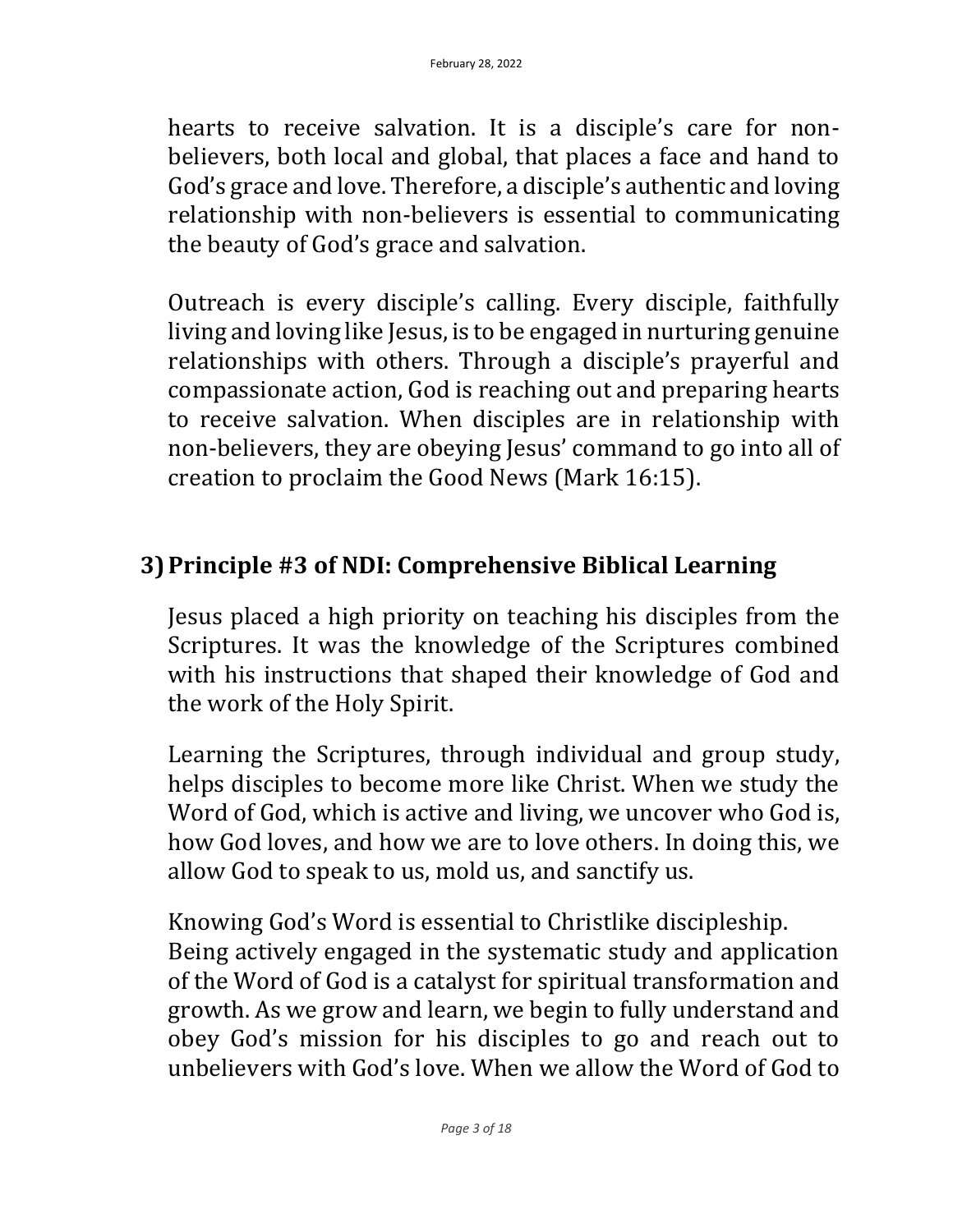transform us, we are modeling to others the importance of learning God's Word.

### **4)Principle #4 of NDI: Intentional Mentoring and Equipping**

Jesus' method of discipleship was through personal mentoring and equipping of a chosen group of individuals. It was these methods that helped Christianity grow and transform society.

Mentoring and equipping is a discipleship process that introduces new believers to Jesus and reveals how to follow Him personally and fully. Mentoring is a loving way to teach accountability and introduce non-believers to the full knowledge of Christ. All disciples are challenged and continue to grow and become Christlike when every disciple is providing and receiving mentoring.

To become all that God has created us to be as Christ's disciples, we need to be willing to grow and to help others grow as Jesus did. Therefore, mentoring, and equipping others on the journey of discipleship is essential to Christian growth and maturity.

## **5)Principle #5 of NDI: Authentic Relationships**

In the same way that Jesus gathered travelling companions around Himself, we as His disciples, are called to journey together as members of the Body of Christ. Everyone committed to the Great Commission should be engaged in relationships that honor God and edify the Body of Christ.

The core of our faith and life is to love God and love others. When we know we are unconditionally loved by God and unconditionally loved by one another, unity in the Body of Christ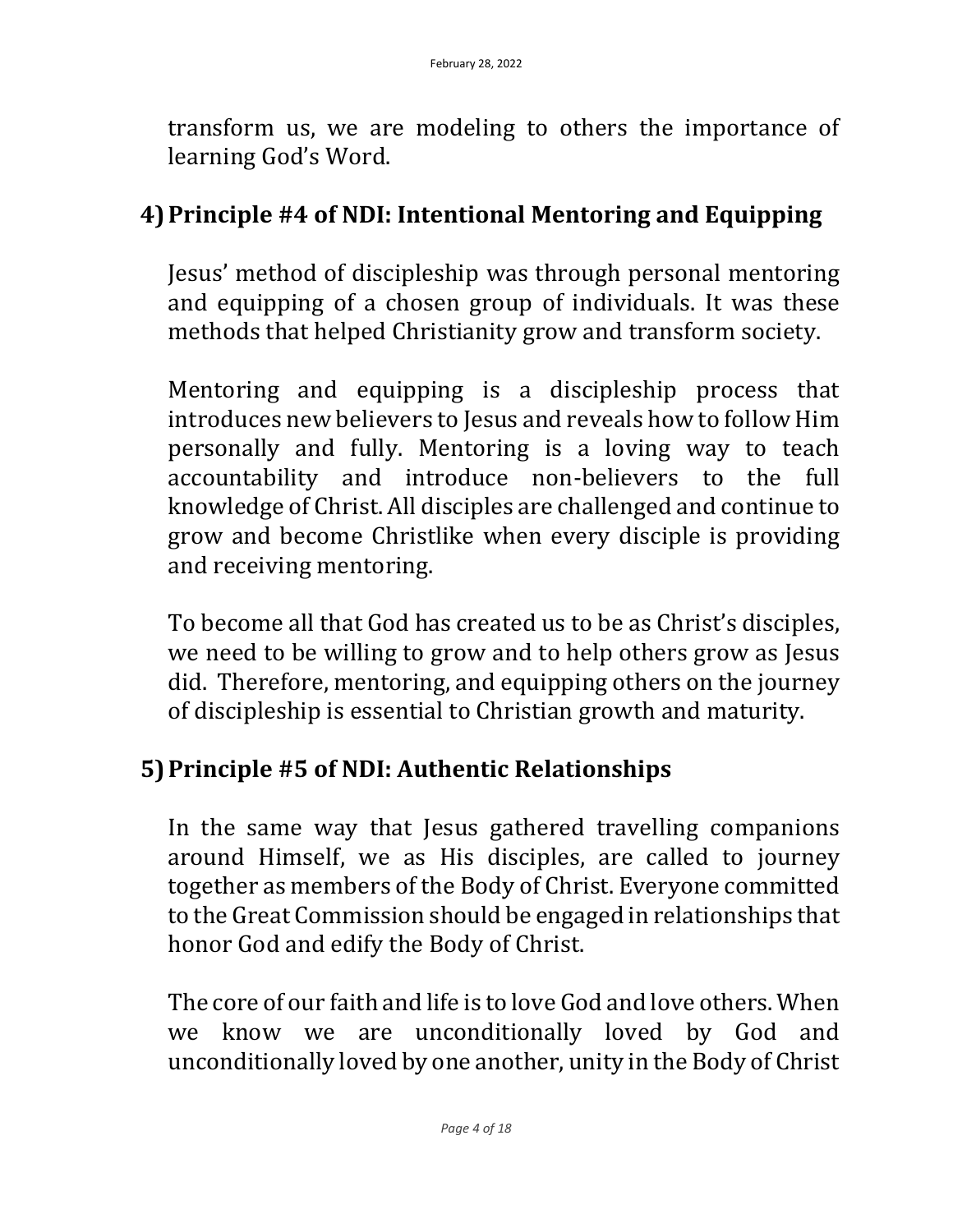results. This unconditional love knows no cultural, generational, or structural bounds. This unconditional love is made possible only through the working of the Holy Spirit.

When we deeply care for one another, we discover just how rich our identity is in Christ, and spiritual growth results. Such loving relationships help us walk the path of holiness because we are receiving both encouragement and loving correction. These Spirit-enabled relationships are necessary as we support one another in living a fully surrendered and Spirit-filled life.

#### **SECTION 4. Global Mission**

As we live out the core principles of NDI in the life and ministries of the local church and in the practices and behaviors of every Nazarene, we will accomplish the mission of making Christlike disciples in the nations. We recognize that discipleship will look different as culture shapes our methodologies, but our global mission, purpose, and core principles remain the same. To discover regional expressions of these core principles, as well as more information regarding NDI, please see the articles below and your NDI regional handbooks.

### **ARTICLE III. NDI Accountability Care List (ACL)**

**SECTION 1.** Each local church should strive to reach all unsaved persons in the community. In order to accomplish this goal, the NDI ministry of the local church shall create and sustain an up-to-date Accountability Care List (ACL). An ACL should include the name and contact/follow-up information for every person who regularly attends any of its NDI ministries and any individual the local church has encountered through outreach ministries or relational discipleship/evangelism. Once a person is added to the ACL, the local church should actively seek to minister to that person in the name of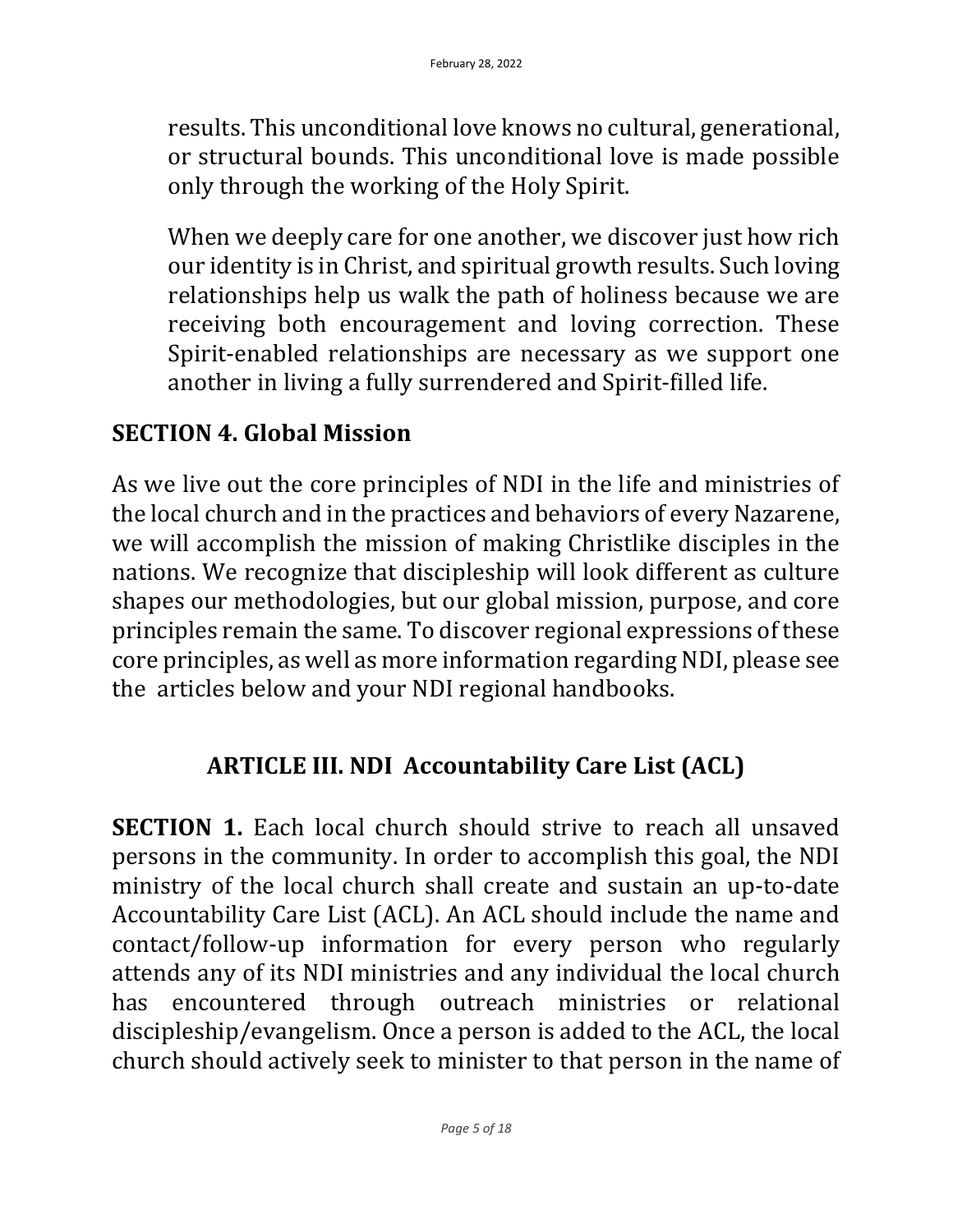Jesus as he or she is brought into the fellowship of the local church.

The ACL should be divided among active NDI ministries across the church to include all those contained on the full list. Teachers/leaders of each ministry shall facilitate regular care and connection between the local congregation and those on the ACL.

The ACL shall become an active prayer list for the church through its regular NDI ministries. The ACL should prompt the local church to build Christ centered relationships with all people on the list. The ACL is intended to provide relational accountability for the body of Christ to its responsibility in the community.

The total number of all individuals on the ACL is to be reported in the Annual Pastor's Report. The ACL includes all age groups and all NDI ministries. (For a full description of the varying NDI ministries refer to your regional handbook.)

**SECTION 2.** The following groups of people shall be included on the ACL. A person may attend more than one group. In this instance the ACL grouping represents the group for ensuring accountability for discipleship of that person.

- a. Sunday School/Bible Studies/Small Groups/Home Groups: All those who regularly attend regular small groups of any kind in the church should be included on the ACL.
- b. One-on-one Discipleship/Mentoring: Any individual being discipled or mentored by someone in the church should be included on the ACL list.
- c. Online outreach ministries: Any individual who visits the church through technology should become a part of an online ACL list.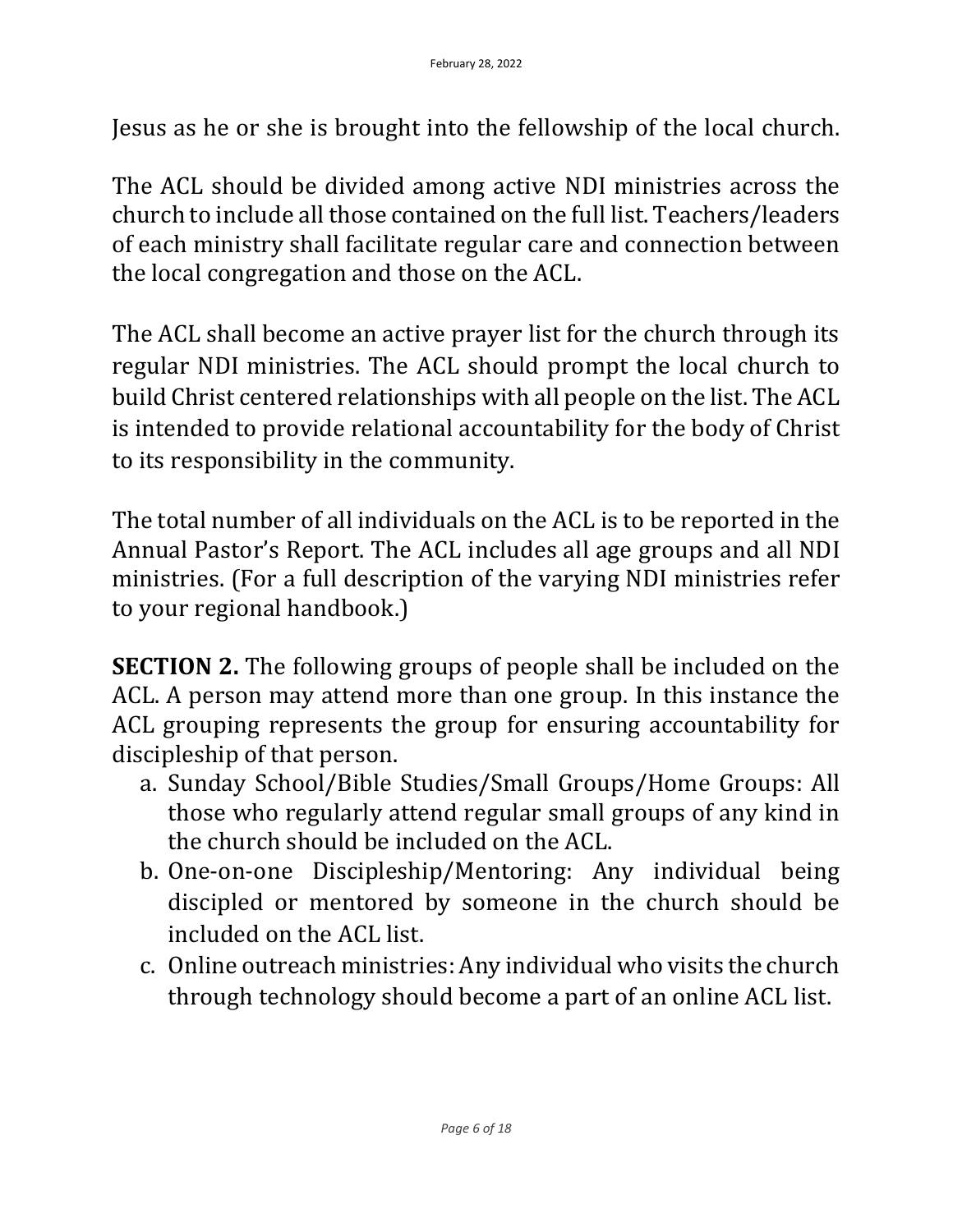- d. Home Bound: Any person relationally connected to a local church who is physically or vocationally unable to attend a regular NDI ministry should be listed on the ACL.
- e. Nursing Home/Convalescent Center/Health Care Facility, etc.: Any resident confined to one of these centers who is relationally connected to a local church shall be included on the ACL.
- f. Childcare/Schools: Any group of students in a Nazarene childcare/school (birth-secondary) sponsored/operated by a local Church of the Nazarene.
- g. Students: When students of the church leave for educational purposes, the role of the local church is not completed. These students shall continue to be on the ACL. The sending church should regularly reach out to the student in loving care.
- h. Child Development Centers (CDC): Sponsored/operated by a local Church of the Nazarene.

### **SECTION 3.** Review of Names/Removal of Names

The ACL shall be reviewed and updated quarterly by the local NDI board in consultation with the pastor.

Caring responsibility for a person or family on the ACL may be transferred from one NDI ministry group to another with the approval of the local NDI board.

Removing names from the church's master ACL should only be done with the approval of the pastor when a person:

- a. moves out of town.
- b. joins another church.
- c. specifically asks to have his or her name removed.
- d. has not attended for one year and has been faithfully ministered to by an appropriate NDI leader (with the exception of d. , e. and g in Section 2) .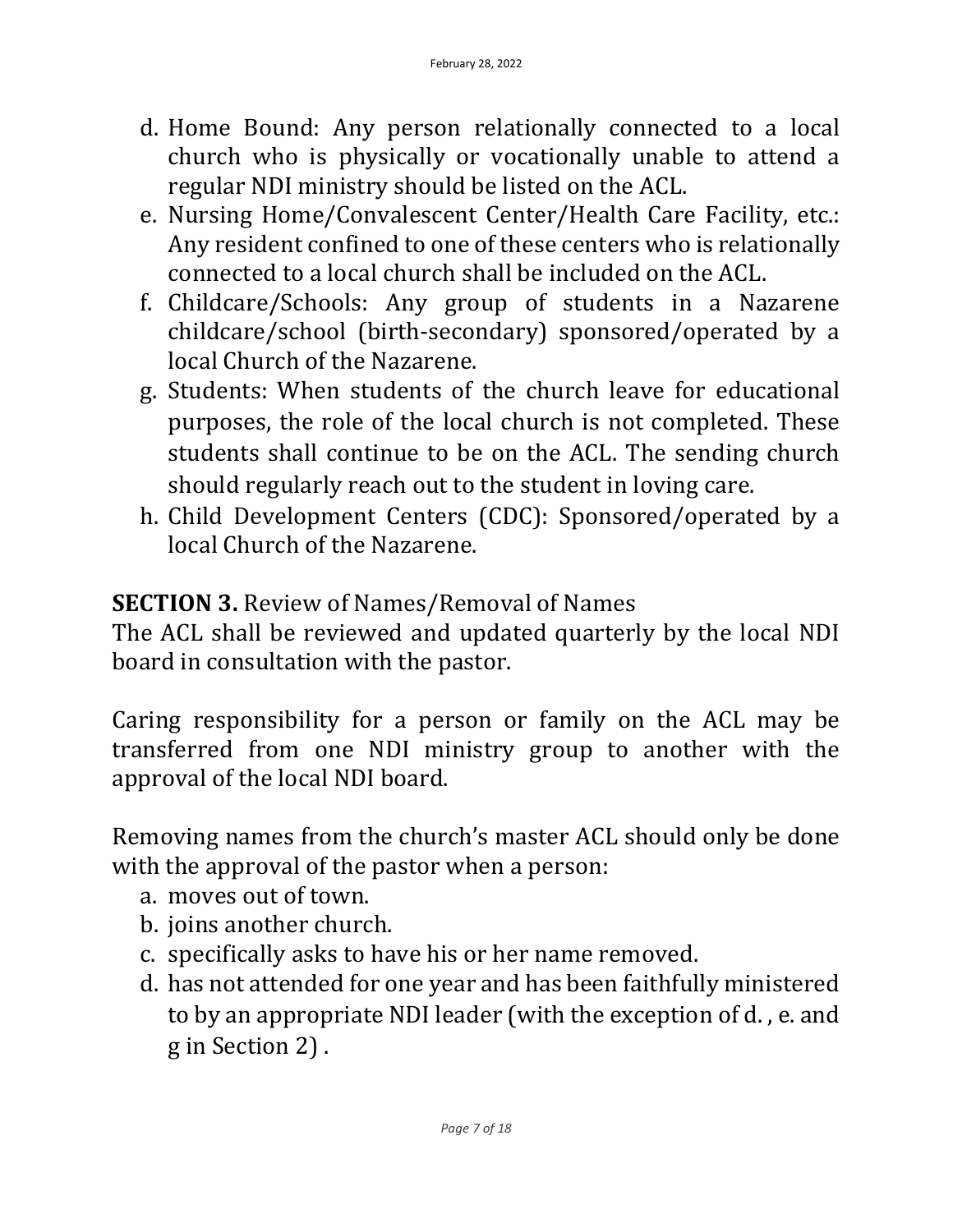### **ARTICLE IV. NDI ATTENDANCE**

The purpose of counting and reporting NDI attendance in the local church is to help measure the effectiveness of that church's effort to make Christlike disciples, fulfilling the purpose of NDI. All NDI efforts should lead to the lost coming to faith in Jesus, new Christians being established in their faith in Christ, and believers experiencing the fullness of the Spirit, maturing in grace, and becoming disciplemakers. NDI attendance measures, therefore, should reflect this desired purpose.

NDI attendance includes all NDI ministries. These ministries shall be counted each week by the local church according to the guidelines listed below and in Article III, Section 1 above.

The regional NDI office shall obtain reports of the ACL and NDI attendance from each district in order to compile an accurate account of NDI growth within the denomination annually.

### **SECTION 1. Definitions and Reports**

The attendance of all Discipleship Ministry groups shall be defined as persons involved in Bible engagement and its application of the biblical principles for Christlikeness.

- a. NDI attendance should consider:
	- 1) How many individual people is the local church engaging with along their discipleship journey? In this case, every individual is counted only once. This number allows the church to evaluate the effectiveness (growth or decline) of reaching new people from its community.
	- 2) How many discipleship "touches" occur during any given week/month? With NDI's purpose of walking with every individual into a deeper experience with God toward holiness, believers may attend multiple NDI activities during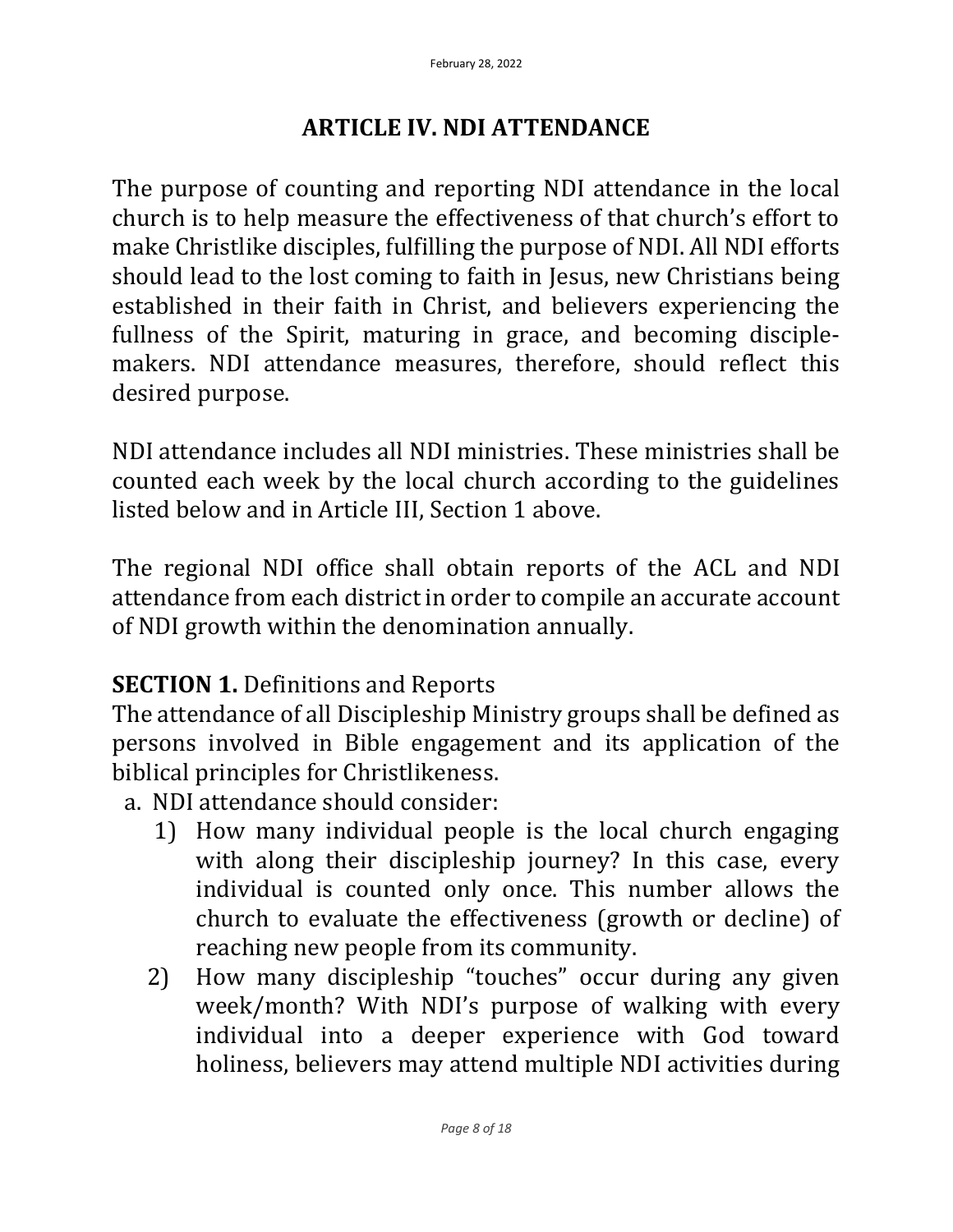any given period of time. The purpose of this number is to see the full effect of the discipleship effort of a local church. People, in this category, may be counted more than once as they may attend more than one meeting each week.

- b. Attendance figures from all discipleship ministries groups shall be reported regularly to the local church board and on the Annual Pastor's Report.
- c. The District NDI Board, in consultation with the district superintendent, shall determine the frequency of the reporting (monthly, quarterly, or annually). All reporting will be submitted to the district.

## **ARTICLE V. LOCAL NDI BOARD**

**SECTION 1.** Responsibilities of the local NDI Board are defined in *Manual* 145- 145.10 and include:

- a. Work with the pastor and the local church board to develop/organize an NDI Board.
- b. Work with the pastor to develop and implement a strategic plan for discipleship in the local church that is in line with the church's strategies/objectives and in harmony with the district vision and the mission of the Church of the Nazarene.
- c. Research, create, develop, and ultimately approve curriculum consistent with the Church of the Nazarene theology and mission.
- d. Coordinate with NYI and NMI to develop training programs for:
	- 1) Prayer Ministries across the local church.
	- 2) Compassionate outreach to meet the felt and real needs of the surrounding community and help people come to faith in Jesus.
	- 3) Comprehensive biblical learning to include teacher training and Bible engagement of the entire congregation.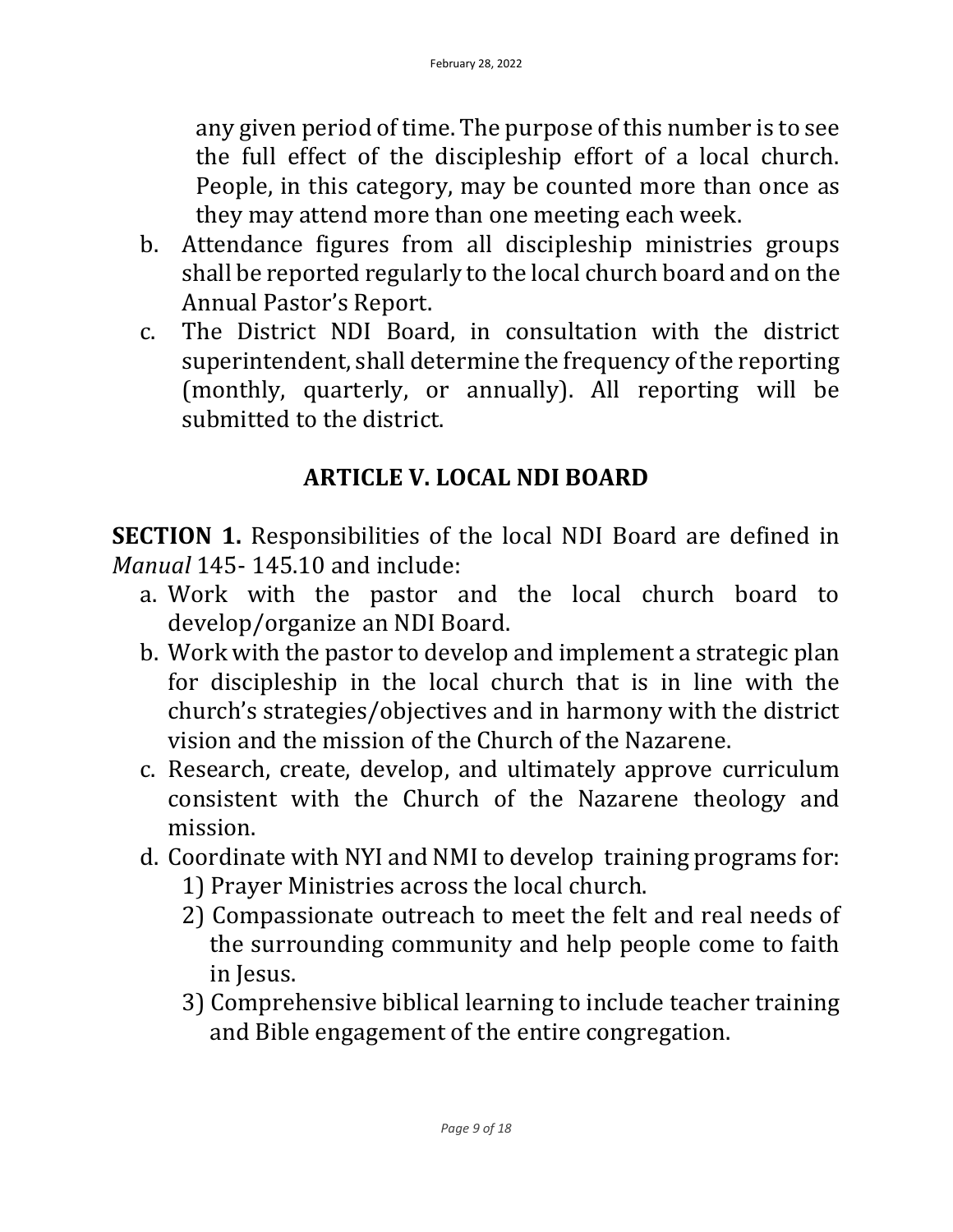- 4) Intentional Mentoring and Equipping. In an effort to develop leadership among church members, mentoring and equipping ministry workers involved in all age group ministries should be ongoing.
- 5) Authentic Relationships. Since the world will recognize Christ's disciples by our love (John 13:35), developing Christ-centered relationships in the local church shall be a priority for NDI ministries.
- e. Evaluate and report at the annual church meeting current local church education and discipleship ministries/projects clearly articulating their outcomes.

## **ARTICLE VI. NDI Ministry Organization and Leadership**

**SECTION 1.** When a local church offers Sunday School for all ages, the Sunday School program shall be divided into classes for children and youth on the basis of age or school grade. For adults, the classes should be determined by seasons of life, common interests, mission, topic, etc. Where appropriate, intergenerational classes may also be considered.

**SECTION 2.** Other NDI ministries such as small groups, home groups, one-on-one discipleship/mentoring may last for a set period of time with breaks in between the formation of new groups.

**SECTION 3.** When the number of classes within the children's, youth, or adult age groups increase, attention should be given to age level organization with a supervisor appointed by the local NDI Board in consultation with the pastor.

**SECTION 4.** The duties of the department supervisor shall be determined by the local NDI Board in consultation with the pastor.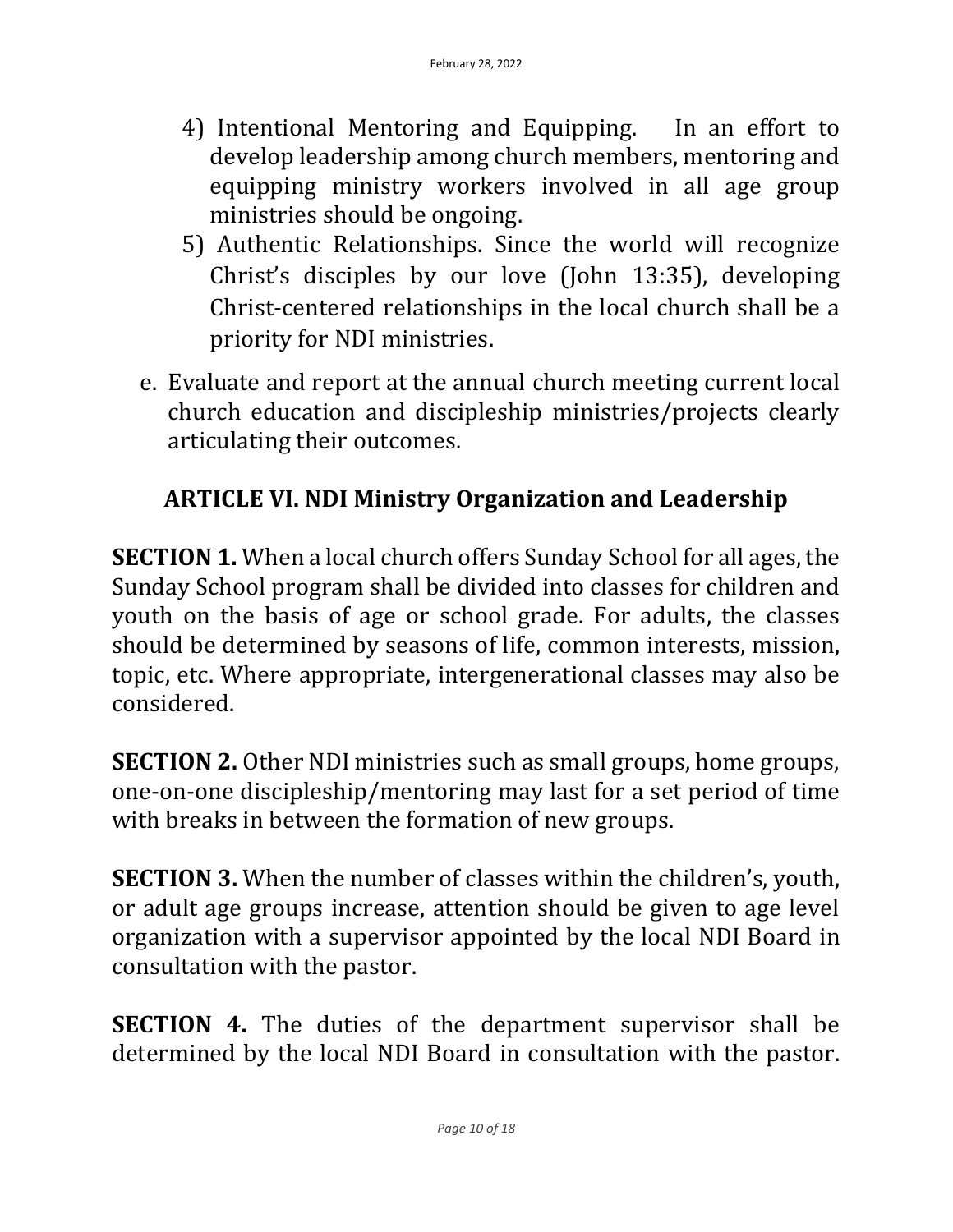Suggested responsibilities are listed in the NDI regional handbooks.

#### **ARTICLE VII. NDI MINISTRIES TEACHERS AND LEADERS**

**SECTION 1.** NDI Ministries teachers and leaders shall be appointed annually according to *Manual* 145.8.

**SECTION 2.** The NDI Board, in consultation with the pastor, may declare the position of any officer or teacher/leader vacant in cases of proven unsound doctrine, imprudent conduct, or neglect of duty. This loving accountability to both the individual and the congregation as a whole is vital and necessary to healthy discipleship in the body of Christ.

**SECTION 3.** All teachers/leaders and substitutes should be persons of prayer, engaged in the Word, and intentionally being and making Christlike disciples.

### **ARTICLE VIII. NDI MINISTRIES LEADERSHIP RESPONSIBILITIES**

**SECTION 1.** The local NDI President shall be elected each year according to *Manual* 113.10-113.11 and 127. The duties of the NDI President shall be to:

- a. Coordinate the NDI under the supervision of the pastor.
- b. Plan regular meetings for NDI ministry leaders.
- c. Provide training opportunities for present and prospective local NDI leaders.
- d. Annually evaluate, develop, and implement with the NDI Board a discipleship strategy to ensure all attendees of the local church and those on the ACL are encouraged and supported in their journey from no faith to new faith to mature faith, from being a disciple to being a disciple-maker.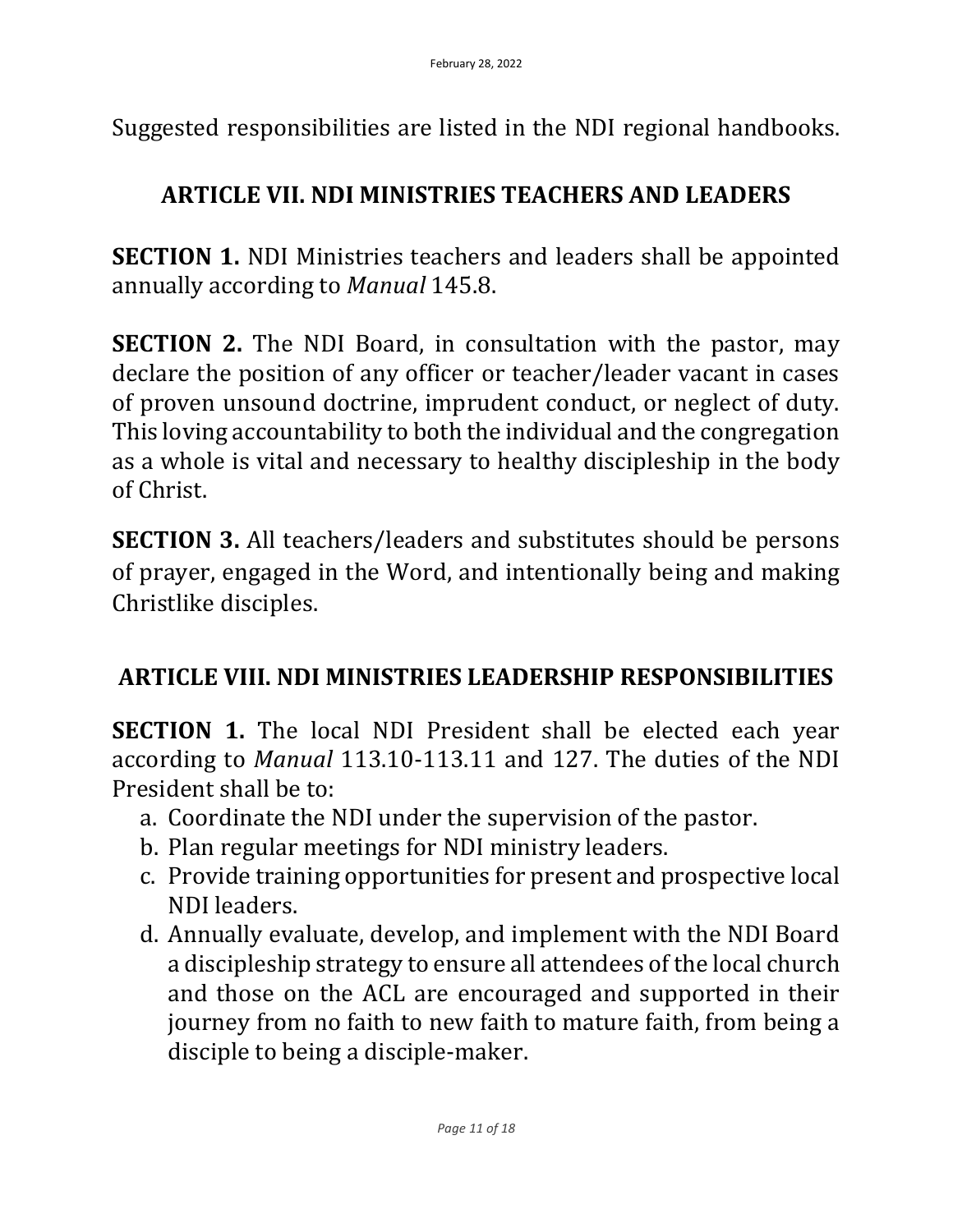- e. Regularly report local NDI statistics to the designated zone, district, or field office.
- f. Encourage attendance at local, zone, district, field, regional, and global NDI functions.

**SECTION 2.** The duties of the age-group discipleship coordinators are outlined in *Manual* 147.1-147.9 and 148.2.

**SECTION 3.** The NDI Board shall elect a person to keep the NDI records. He or she shall keep an accurate record of the Accountability Care List (ACL), attendance, visitors, and other statistics as may be required of all NDI ministries.

**SECTION 4.** Where appropriate, the NDI Board shall elect a treasurer to keep accurate account of all moneys raised by NDI ministries and authorize the disbursement according to the direction of the Board. A monthly report shall be submitted to the NDI Board or NDI President (if the church does not have an NDI Board), and pastor.

**SECTION 5.** All curriculum and other resources used in NDI ministries shall be approved by the NDI Board, or NDI President (if the church does not have an NDI Board), and pastor.

### **ARTICLE IX. NDI ADMINISTRATION AND SUPERVISION**

**SECTION 1.** NDI is under the care of the pastor, accountable to the local church board, under the general supervision of the NDI Board and the immediate leadership of the NDI President and the ministry coordinators. The NDI Board should ensure the local church is protecting its youth and children (see Manual paragraph 129.30).

**SECTION 2.** If a church has employed someone to give oversight to NDI responsibilities such as a director of Christian education, and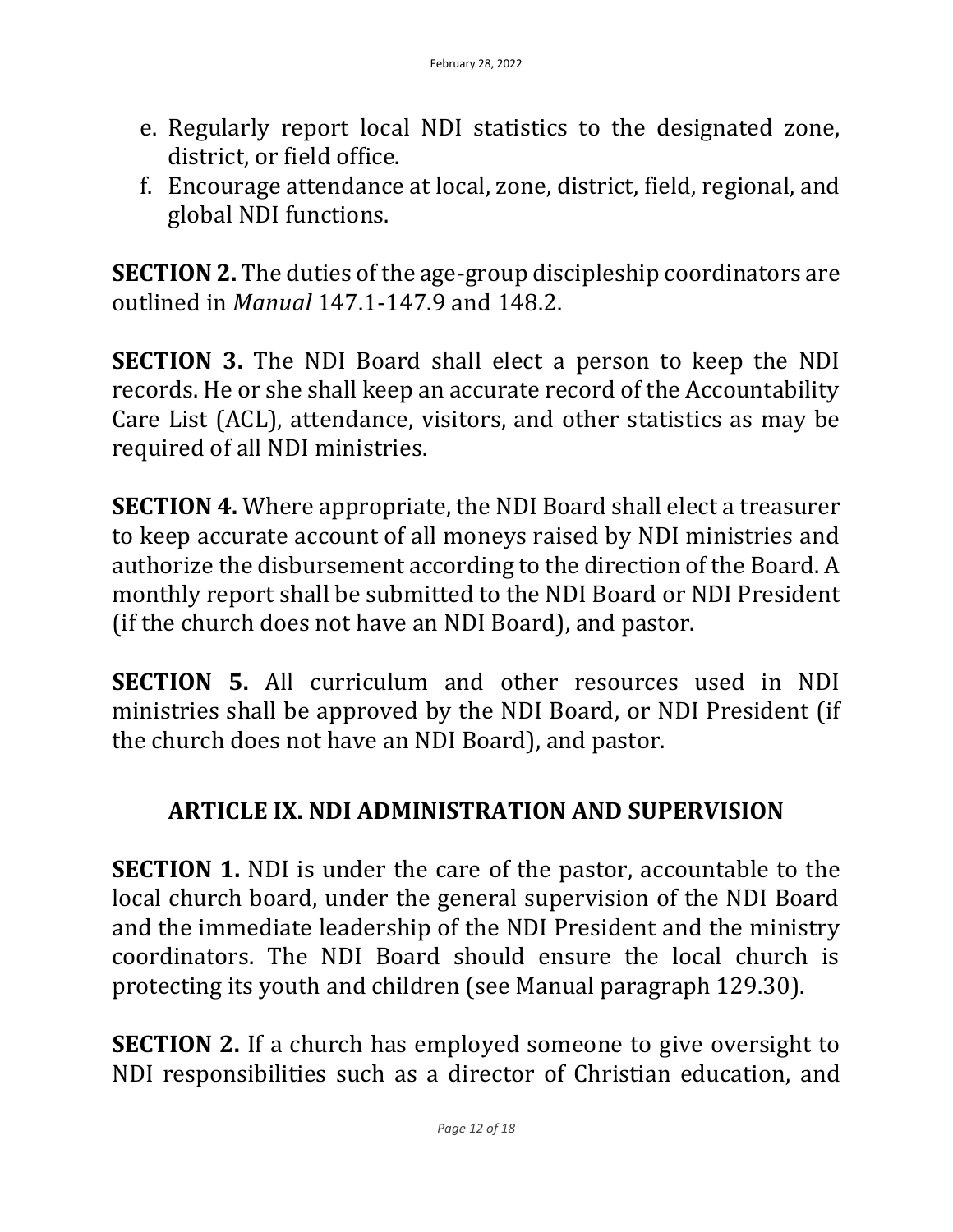wishes that person to fulfill the responsibilities of the NDI President, the church should elect another layperson to represent NDI on the local church board as a voting member. We encourage all possible efforts be made to train and resource local lay leaders for leadership in NDI.

**SECTION 3.** When a pastor/leader/ministry coordinator to children, youth, or adults is employed by a church, the pastor, in consultation with the church board, the NDI Board, and/or NYI Council, assigns the responsibility for children, youth, or adult ministries to the age-level staff member. In that case, the staff member serving children, youth, or adult ministries carries out some of the duties otherwise designated to a local Children's Ministries (CM) coordinator, NYI president, or Adult Ministries (AM) coordinator. However, the responsibility of the local CM coordinator, NYI president, or AM coordinator remains to provide vital lay leadership, support, and representation for local age-group ministries. The pastor and age group ministry staff member shall consult with the NDI Board and NYI Council to define the roles and responsibilities of the three lay positions.

#### **ARTICLE X. NDI CONVENTIONS AND ELECTIONS**

### **SECTION 1. District NDI Convention**

It is important that each district plan a District NDI Convention annually in order to provide inspiration, motivation, training, and the business of reports and elections. The promotion of evangelism and disciple making ministries should be a highlight of each convention.

a. Ex-officio members of the District NDI Convention shall be: the district superintendent; all pastors, assigned ordained ministers, assigned district licensed ministers, retired assigned ministers, full-time associates; district NDI President; district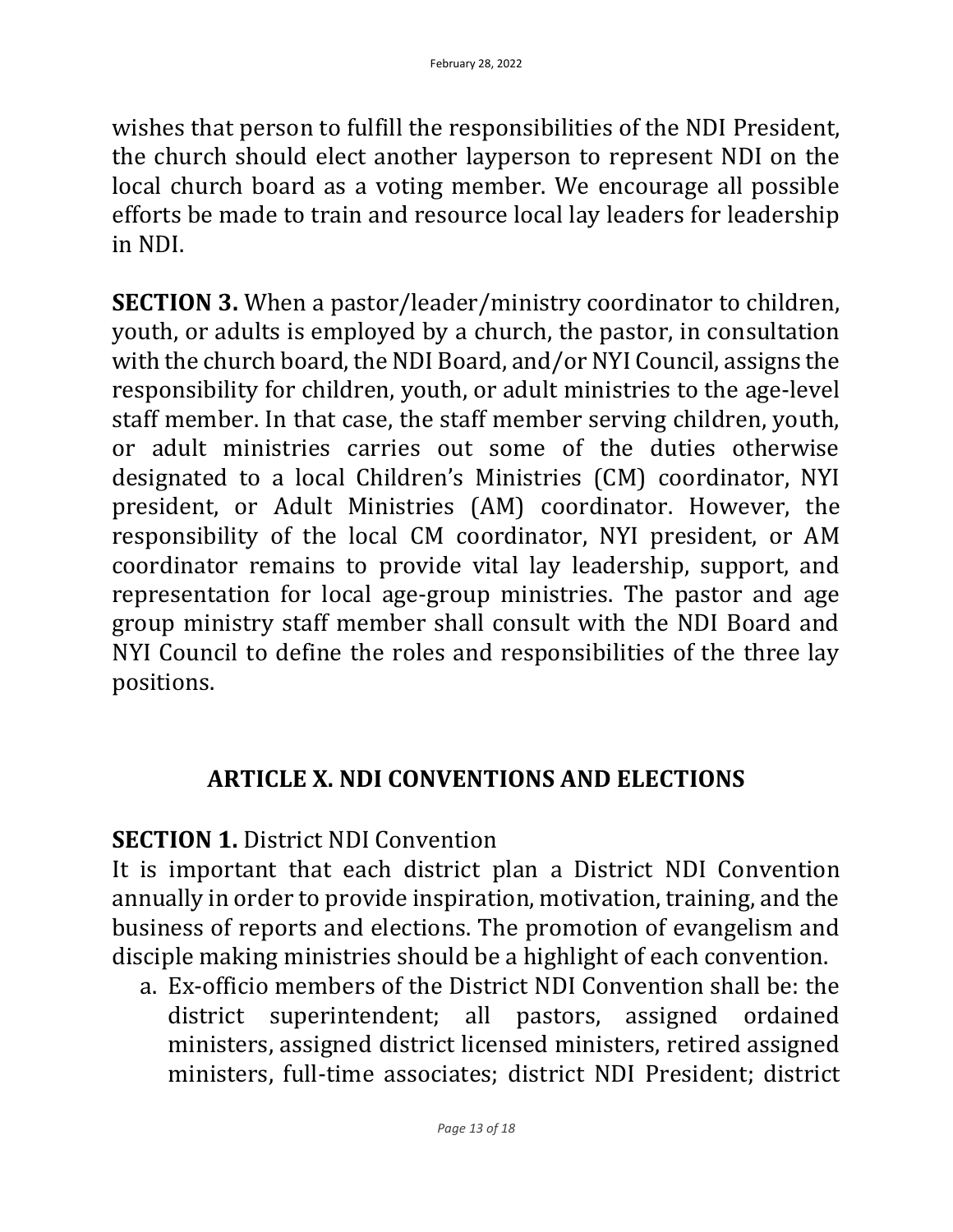coordinators of CM and AM; district NYI president; district NMI president; all local NDI Presidents, local discipleship coordinators, local NYI presidents; elected members of the District NDI Board; lay members of the District Advisory Board; any Nazarene full-time professors of Christian education with membership on that district; and field, regional, and global NDI officers.

- b. In addition to the delegates listed above, each local church in the annual meeting shall elect additional NDI delegates to the Convention. This number shall be 25 percent of the number of officers, teachers, and leaders of the local NDI ministries. In case elected delegates cannot attend the convention, alternate delegates shall be designated in the order of the votes received.
- c. The District NDI Board shall appoint a nominating committee to select twice the number of nominees for the elected positions of district NDI President and the three elected members of the District NDI Board, which are then to be elected by plurality vote at the District NDI Convention. These nominees must be members of the Church of the Nazarene, actively involved in one or more of the ministries of NDI, and should be selected from the various discipleship ministries, including but not limited to children, youth, and adult.
- d. The District NDI President, three elected members of the district NDI board, and delegates to the Global NDI Convention shall be elected according to Manual paragraph 242.

## **SECTION 2.** Global NDI Convention

In conjunction with each General Assembly, NDI shall observe a Global Convention with delegates in one or more locations around the world. Elected delegates (and guests) shall meet for the purpose of inspiration, motivation, and training to equip and enrich involvement in fulfilling the mission and purpose of NDI globally.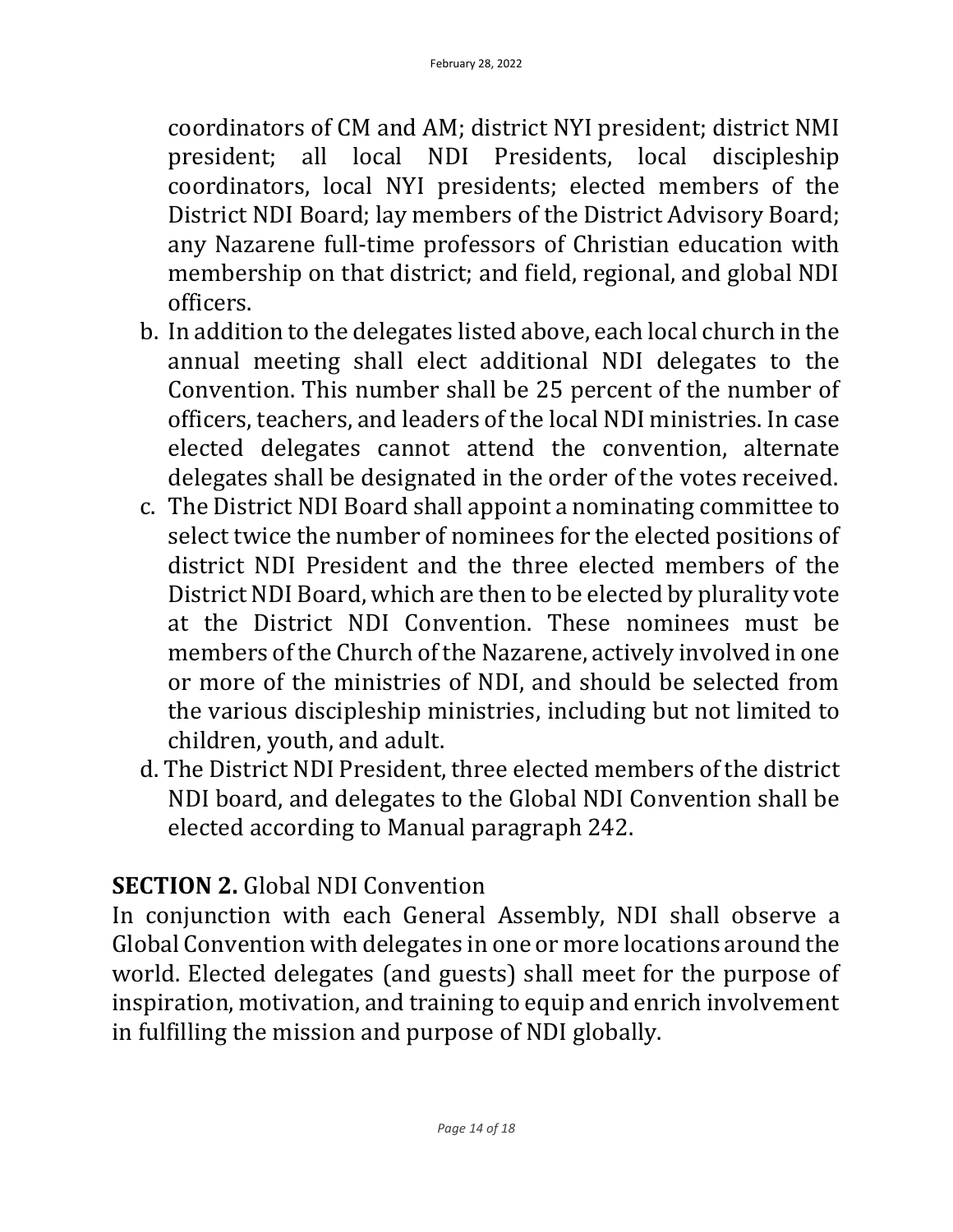The Global Convention shall also include regional forums (onsite or via electronic means) composed of the Regional NDI Council, the regional director, the regional NDI coordinator, and the elected and ex-officio district NDI delegates from that region. The forums shall include in their agenda the election of a nominee for consideration to serve as the NDI representative on the General Board. The Global NDI Council and Global NDI director will then select one name from the six regionally nominated names and submit that one name to the General Assembly for approval (*Manual* 332.6).

- a. Ex-officio delegates to the Global NDI Convention shall be: district superintendents, district NDI Presidents, elected district coordinators of specific discipleship ministries; NDI regional coordinators, NDI field coordinators, other discipleship ministry regional coordinators; and directors and staff of the global NDI office. In addition, professors of Christian education at Nazarene colleges, universities, and seminaries may attend as delegates.
- b. In addition to the ex-officio delegates, each district should elect four additional delegates or a number equal to ten percent of the organized churches on the district, whichever is greater.
- c. The following guidelines should be followed in elections for the Global NDI Convention delegates:
	- 1) The Nominating Committee shall be comprised of the district superintendent, district NDI President, and at least three others appointed by the District NDI Board. They shall select three times the number of nominees to be elected.
	- 2) The District NDI Convention shall elect an equal number of delegates and alternates representing the various NDI ministries (including teachers/workers of youth). Those elected should be persons who are presently and actively involved in the respective area from which they are elected. The number of alternates elected should include alternates for ex-officio district officers. Persons should not be elected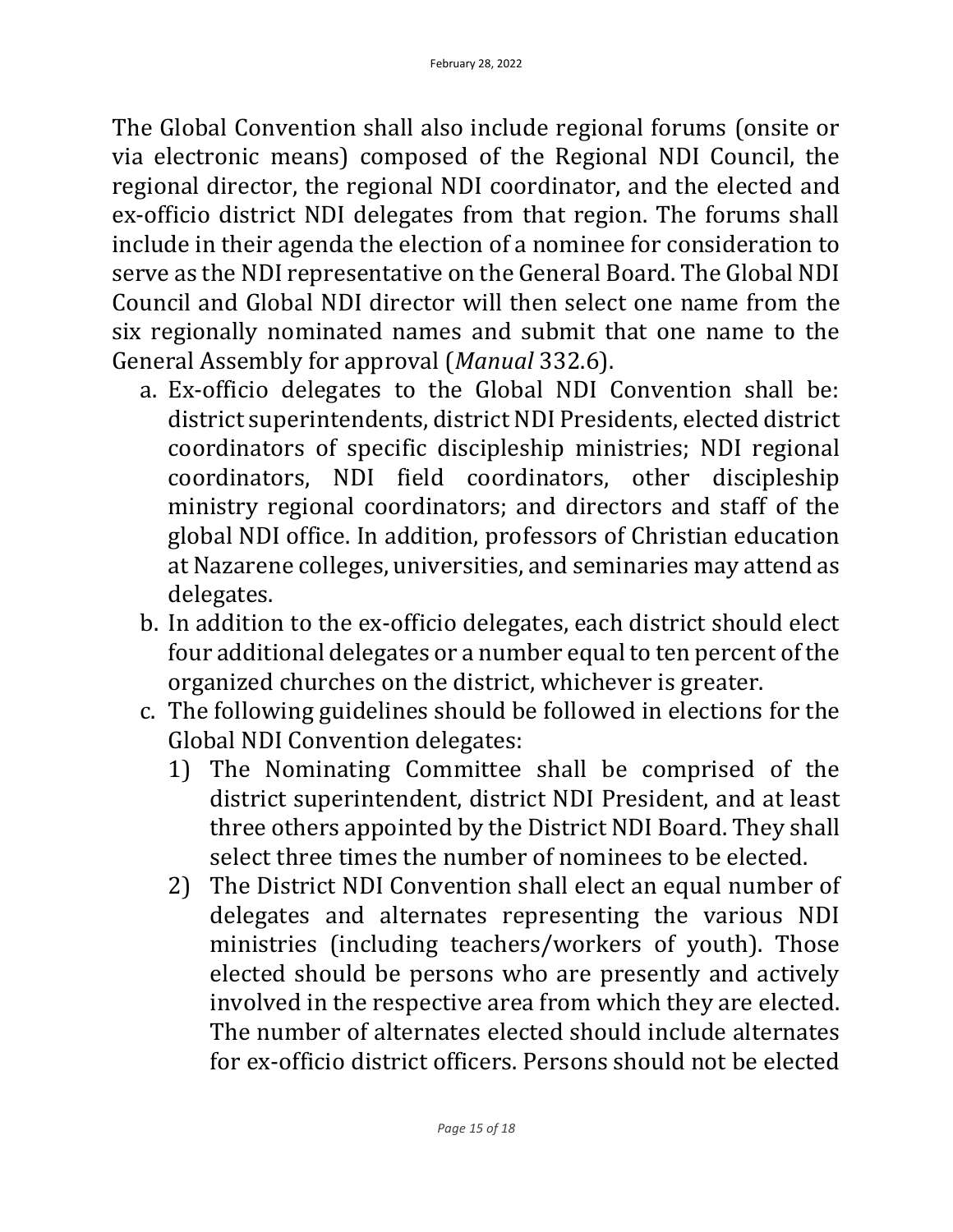who will serve as delegates to the Global Nazarene Missions International Convention or the Global Nazarene Youth International Convention because the three conventions run concurrently.

- 3) Delegates shall be elected by ballot (secure electronic balloting is acceptable when in-person balloting is not possible) in the District NDI Convention within 16 months of the meeting of the General Assembly or within 24 months in areas where travel visas or other unusual preparations are necessary.
- 4) As nearly as possible, elect an equal number of laity and clergy—50 percent laypersons and 50 percent assigned ministers, elders, deacons, or licensed ministers. When the total number is uneven, the extra representative should be a layperson.
- 5) District NDI leaders elected prior to and holding office at the time of the Global Convention shall be the ex-officio members of the convention.
- 6) A plurality vote shall be sufficient for election.
- 7) If any elected delegates cannot attend the Global NDI Convention, alternate delegates shall be designated in the order of votes received. If elected delegates and alternates are unable to attend, the district superintendent, district advisory board, and district NDI President together are authorized to fill such vacancies.
- 8) At the convening of the Global NDI Convention, each delegate shall reside on and be a member of a local Church of the Nazarene on the district he or she was elected to represent.
- 9) Districts who are able to financially support NMI, NYI, and NDI delegate attendance at the global conventions should aim at providing fair support for all attending delegates.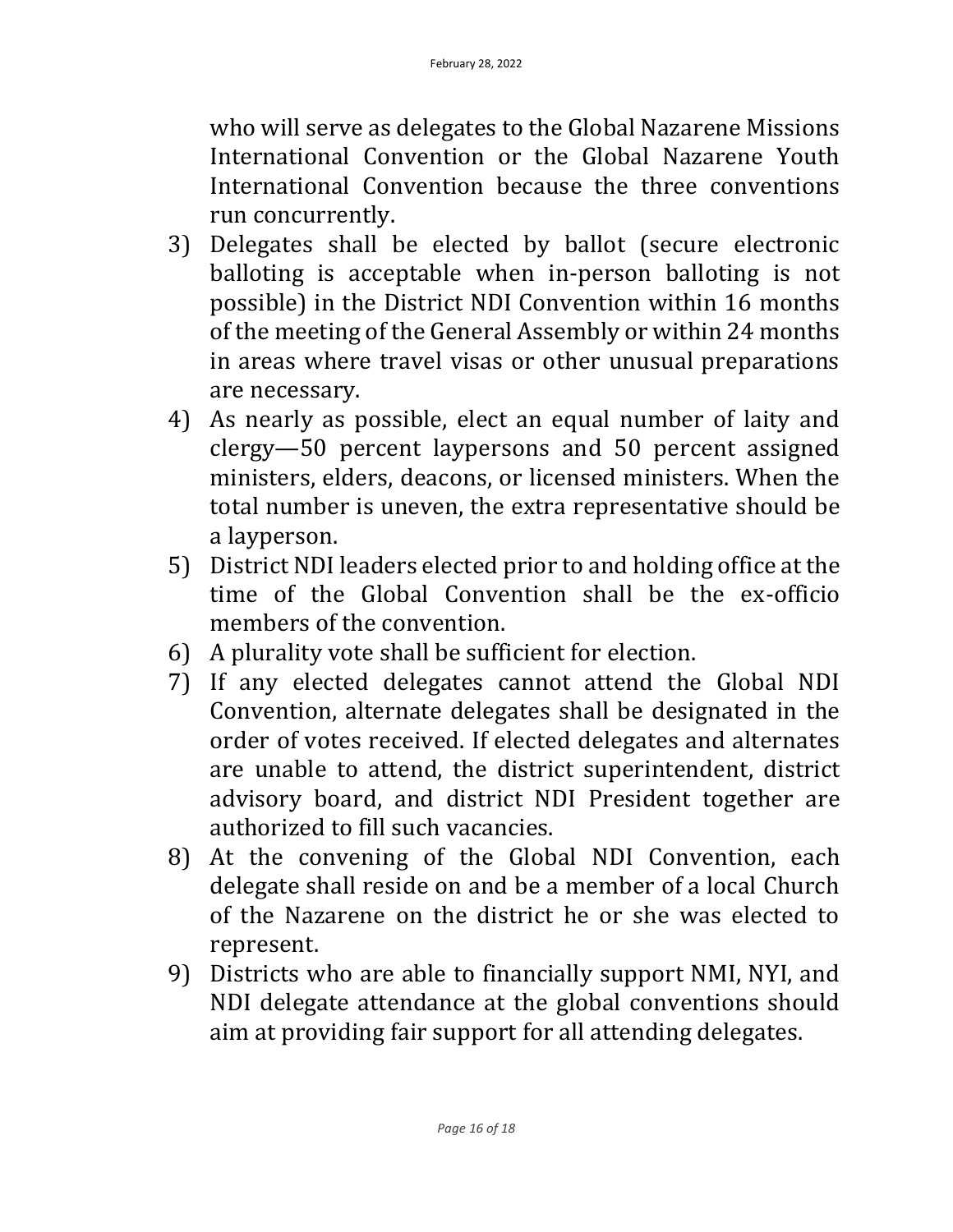10) If the election of delegates for the Global NDI Convention does not take place at the District NDI Convention, delegates can be elected at the District Assembly or by another method approved by the NDI global director and regional office.

## **SECTION 3.** Election of Global NDI Director

The NDI Global Director is elected according to the General Board Policy Manual (section 5.6) which states:

- a. The JGS, in consultation with the Global NDI Council and BGS, have nominating authority to fill a vacancy in the position of Global NDI Director.
- b. The JGS and the Global NDI Council serve as the search committee to consider the nomination of candidates.
- c. The search committee submits a ballot with up to two names to the Local Church Committee of the General Board.
- d. The Local Church Committee of the General Board ratifies the ballot by two-thirds vote if the ballot consists of one individual or by majority vote if the ballot consists of more than one individual.
- e. The BGS elects the Global NDI Director from the ballot.

## **ARTICLE XI. GLOBAL NDI COUNCIL**

### **SECTION 1. Purpose**

The Global council exists to guide, facilitate, and promote the total mission of NDI by working with regional, field, district, and local NDI leaders in connecting global strategies for effective disciple making.

### **SECTION 2. Composition**

a. The Global NDI Council shall meet at least annually, either in person or by electronic media, and consists of the regional NDI coordinator from each Global Missions region and the Global